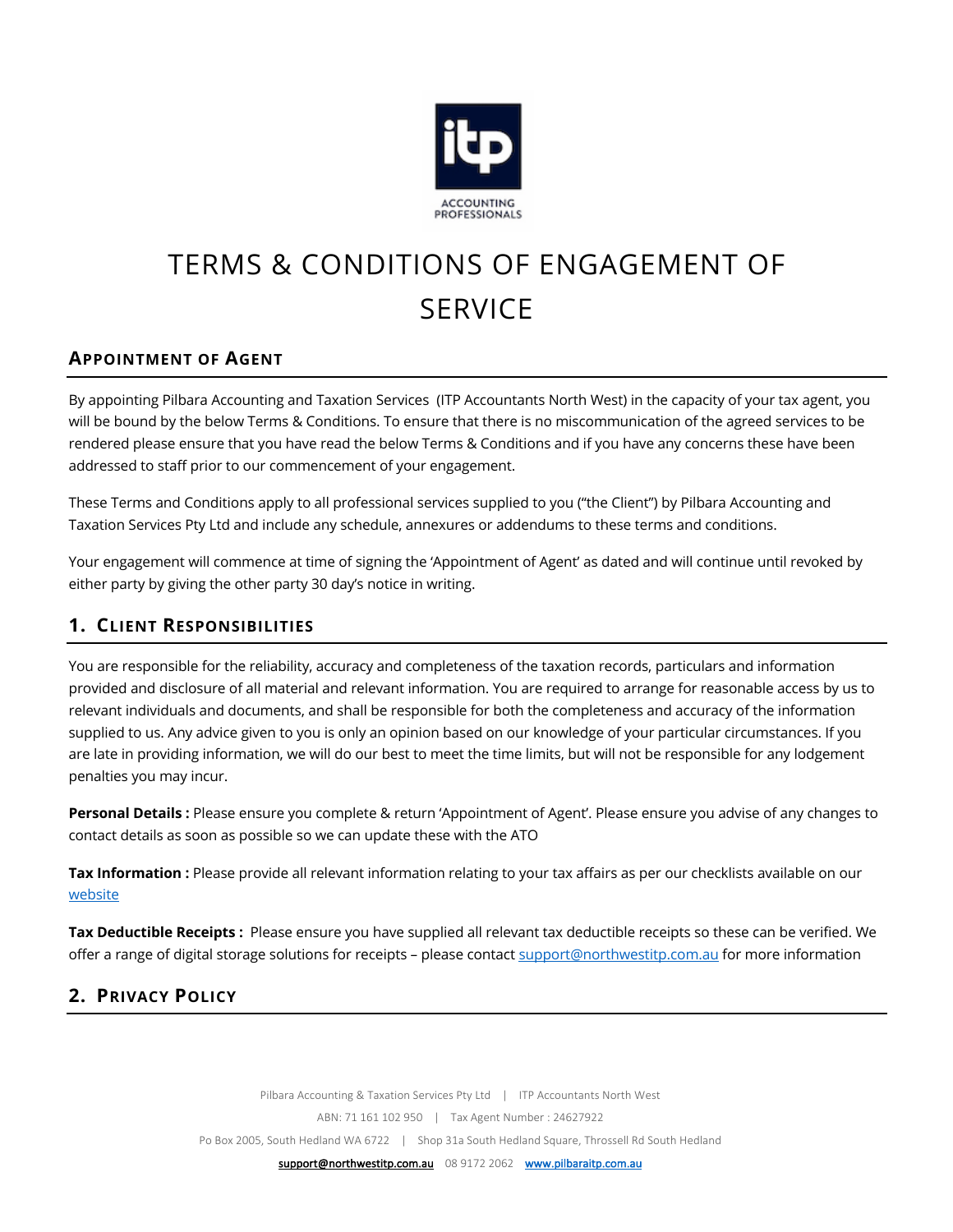Pilbara Accounting & Taxation Services Pty Ltd is bound by the Privacy Act 1988 and we respect and protect the privacy of our clients. This privacy policy sets out how we collect and use your personal information. 'Personal Information' is information we hold which is identifiable as being about you.

- **2.1** We will, as required, collect and store personal information from you in a variety of ways including, but not limited to when you interact with us electronically or in person, when you access our website and when we provide our services to you.
- **2.2** We may collect personal information including, but not limited to your name, tax file number, date of birth, contact details, financial information and other relevant information you provide to us in the course of completing engaged taxation services or general queries.
- **2.3** We may use personal information collected from you in a variety of ways including, but not limited to completing taxation services as required and providing you with information, updates and our services. We may also make you aware of new and additional services and opportunities available to you. We may use your personal information to improve our services and better understand your needs.
- **2.4** We may contact you by a variety of measures including, but not limited to telephone, email, sms or mail.
- **2.5** We will securely store your personal information electronically for a minimum of 5 years, and have strict technical and organisational measures in place to ensure your personal information is protected.
- **2.6** Strict confidentiality requirements will be met with no disclosure by us to other parties without your consent, unless otherwise required by law or professional obligation. You may provide us with permission to disclose your confidential information in certain circumstances, or place conditions on the disclosure of certain confidential information. If you do so, we will have permission to disclose the relevant information accordingly, in the performance of our services, unless you instruct us otherwise in writing.
- **2.7** We reserve the right to make amendments to this Privacy Policy at any time.

#### **3. COMMUNICATIONS & E-SIGN**

- **3.1** ITP Accountants North West engage the services of XERO Tax Software to prepare and lodge all ATO lodgements
- **3.2** ITP Accountants North West lodge all Tax Returns under the Tax Agent licence 24627922. All Tax returns will be kept on file for a minimum of 5 years by ITP and any related tax office correspondence will be monitored by ITP Accountants North West.
- **3.3** We will, when required, send sensitive information (including Tax File Numbers) electronically via email

## **4. OUR PAYMENT TERMS**

- **4.1** ITP Accountants North West provides fixed fee taxation services a full copy of our fee schedule can be found on our website.
- **4.2** ITP Accountants North West strictly does not provide refund quotes. By attending a consultation in person or by providing your tax return documents via our 'Digital Tax Service', you are agreeing to our payment terms.
- **4.3** Payment of our services are required to be arranged on the day of your consultation / at the time you provide your tax return

documents via our 'Digital Tax Service'. Accepted payment options are outlined below.

**a. Credit / Debit Card :** Mastercard & VISA are accepted at our South Hedland & Karratha offices in person, over the phone, online, and via our Credit / Debit Card Authorisation form (see 6. Credit and Debit Card Payment Authorisation)

Pilbara Accounting & Taxation Services Pty Ltd | ITP Accountants North West

ABN: 71 161 102 950 | Tax Agent Number : 24627922

Po Box 2005, South Hedland WA 6722 | Shop 31a South Hedland Square, Throssell Rd South Hedland